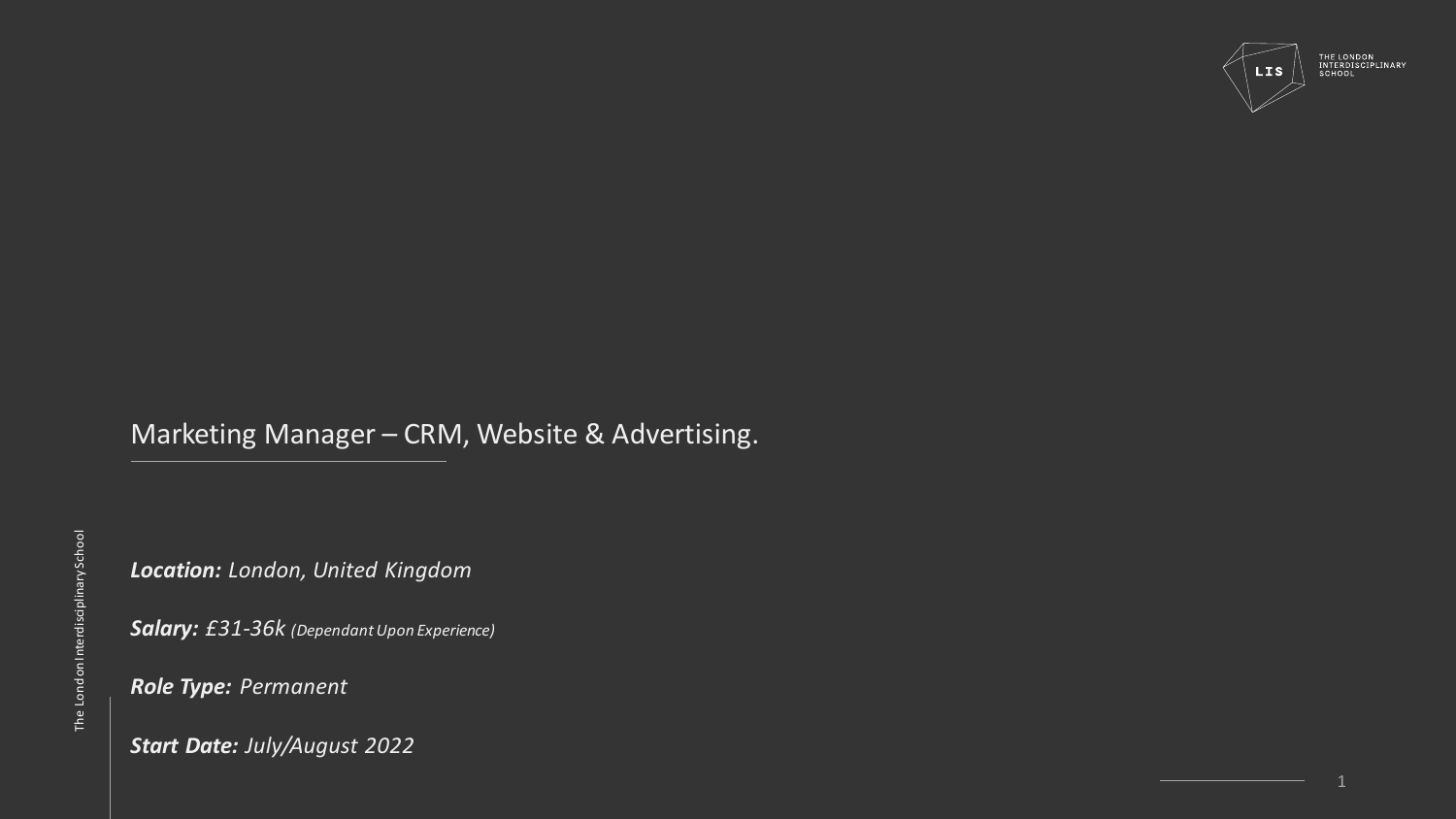

### Introduction

#### **Background on LIS**

At LIS, we are building an innovative new London-based university that prepares learners to tackle the complex challenges facing society. We have acquired NDAPS (new degree awarding powers) - the first new UK university to do so before opening since 1965.

We launched our first undergraduate degree to a founding cohort in September 2021 and are in the process of recruiting for a Masters programme which will launch in September 2022.

We have an exceptional full-time faculty of teachers, a leadership team with experience in entrepreneurship business and education, as well as an expansive employer network. You can see more about our team [here.](https://www.londoninterdisciplinaryschool.org/team/)

#### **The role**

The Marketing Manager will nurture leads for all programmes (Undergraduate & Postgraduate) through delivery of an aspirational website user journey, management of web content and email communications and assist with advertising. You will deliver tailored and personalised communications to our contacts, to generate applications from high-calibre potential students from across the globe and think of new ways to advertise while keeping our website up to date and SEO friendly.

At LIS we embody a start-up mentality that you will share, being bold and confident in contributing your ideas, thoughts, and vision. You'll know what it takes to keep our website running and make regular updates, whilst also keeping an open mind as to what future technologies could bring and help in marketing.

You will report to the Head of Marketing and work closely and collaboratively with our admissions and recruitment teams to ensure that our marketing activities are aligned.

This is an exciting role in a growing team, with plenty of opportunity for growth. You will play a key role in providing expertise and support in marketing within a diverse and unique organisation.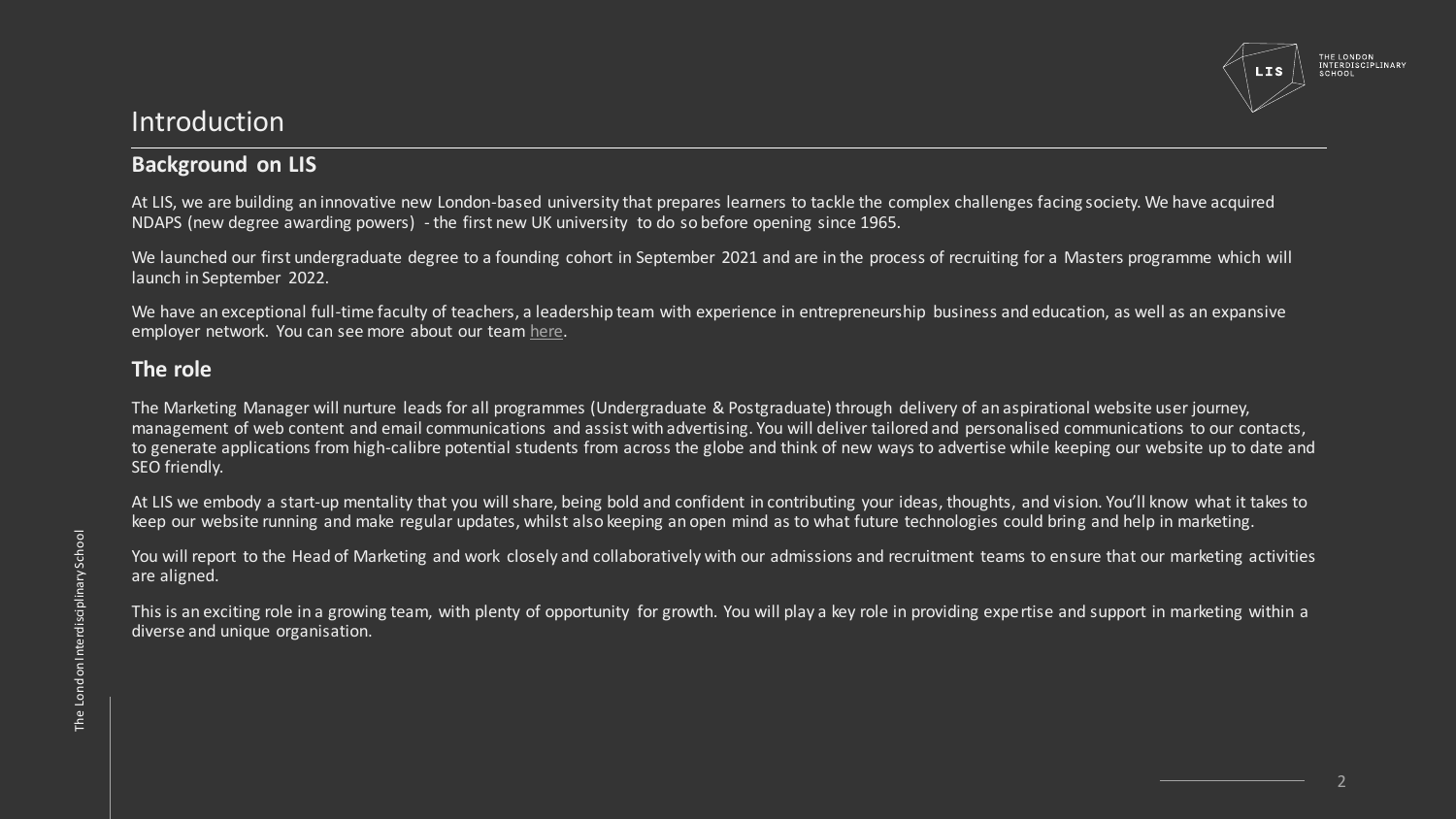

# Key responsibilities

#### **CRM**

- Management of a busy email marketing schedule, including development of email templates and regular email marketing campaigns that communicate key information, deadlines, and events to our prospective students.
- Develop, implement and review the effectiveness of the CRM marketing strategy to generate and convert leads into applications.
- Management of the Marketing team's use of LIS CRM and marketing automation tool, HubSpot. Lead the integration ofuniversity CRM.
- Develop personas and mapping of these to Contact records in the CRM.
- Implementation of marketing automation workflows to ensure an engaging and personalised experience for candidates and applicants.

#### **Website Management**

- Management of degree courses webpages across LIS website (wordpress), ensuring accurate course information and an optimised user experience for lead generation and engagement.
- Creating, designing and populating new web pages and digital assets. Make sure they are SEO compliant
- Develop and implement SEO strategies, to increase visibility and awareness of all courses.
- Do keyword research, link building and optimising page content for search engines.
- Knowledge of Website UX design: Sitemaps, wireframing, etc. To work alongside agency.

#### **Advertising**

- Manage and align affiliate and offline adveritsing strategies
- Work alongside the head of marketing on advertising plans and reporting.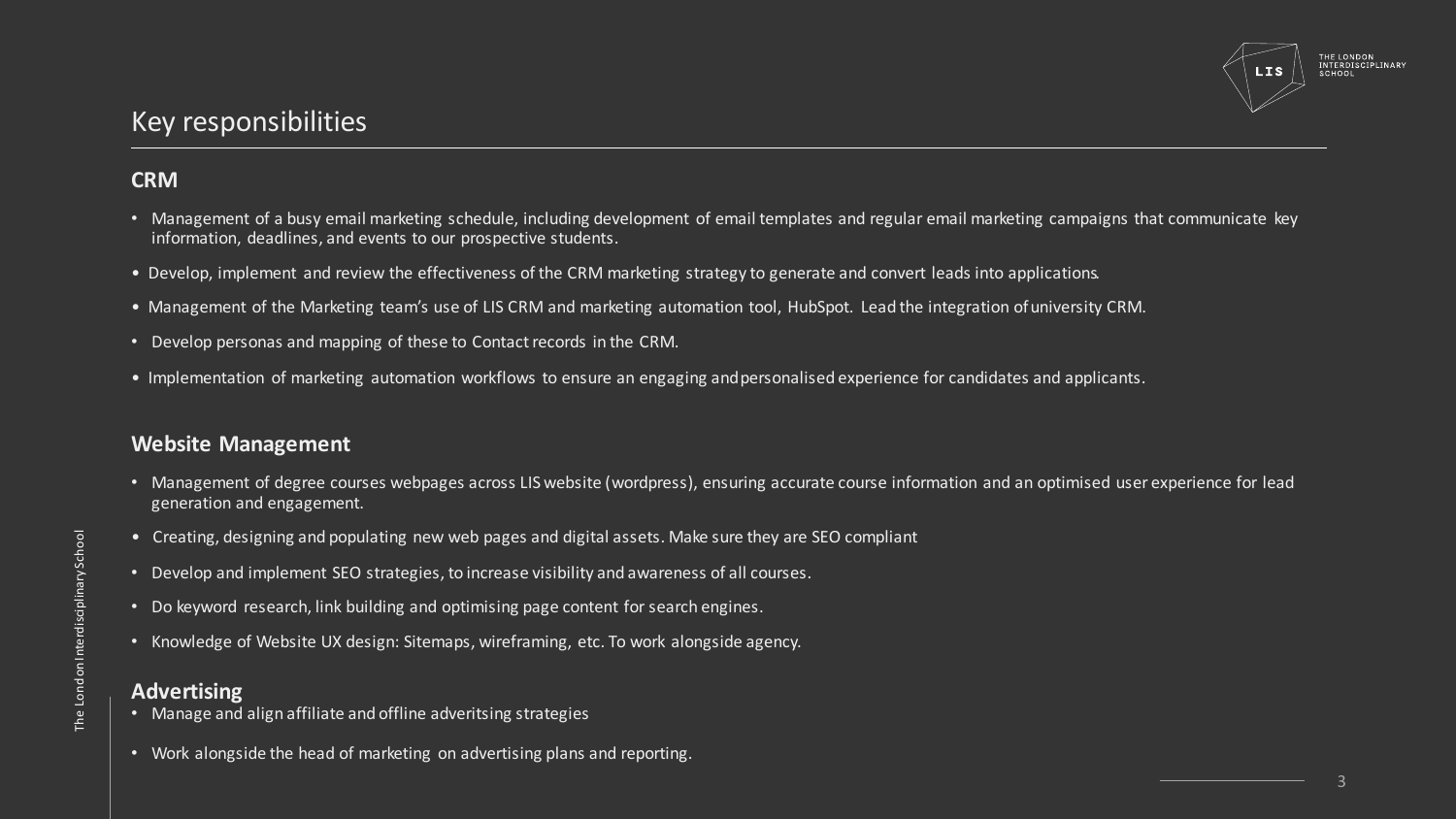

# Who are you?

## **Core skills and experience:**

- **You may be a junior marketing associate with:**
	- A passion for CRM, website management and marketing in general.
	- A start-up mentality of growth hacking, and marketing in innovative ways.
	- Experience of using a CRM (such as HubSpot, Salesforce or MS Dynamics) to manage and maintain customer data and integrate this with marketing campaigns.
	- Experience of managing a complex email marketing schedule.
	- Experience of using Google Analytics and providing reports on marketing performance using a range of marketing analytics tools.
- **You will likely have some hands-on experience of:**
	- SEO
	- Advertising (online and offline)
	- Affiliate marketing
- **Core skills**
	- Strong CRM literacy
	- An interest in how websites/backend work
	- Excellent communication skills.
	- A keen interest in learning.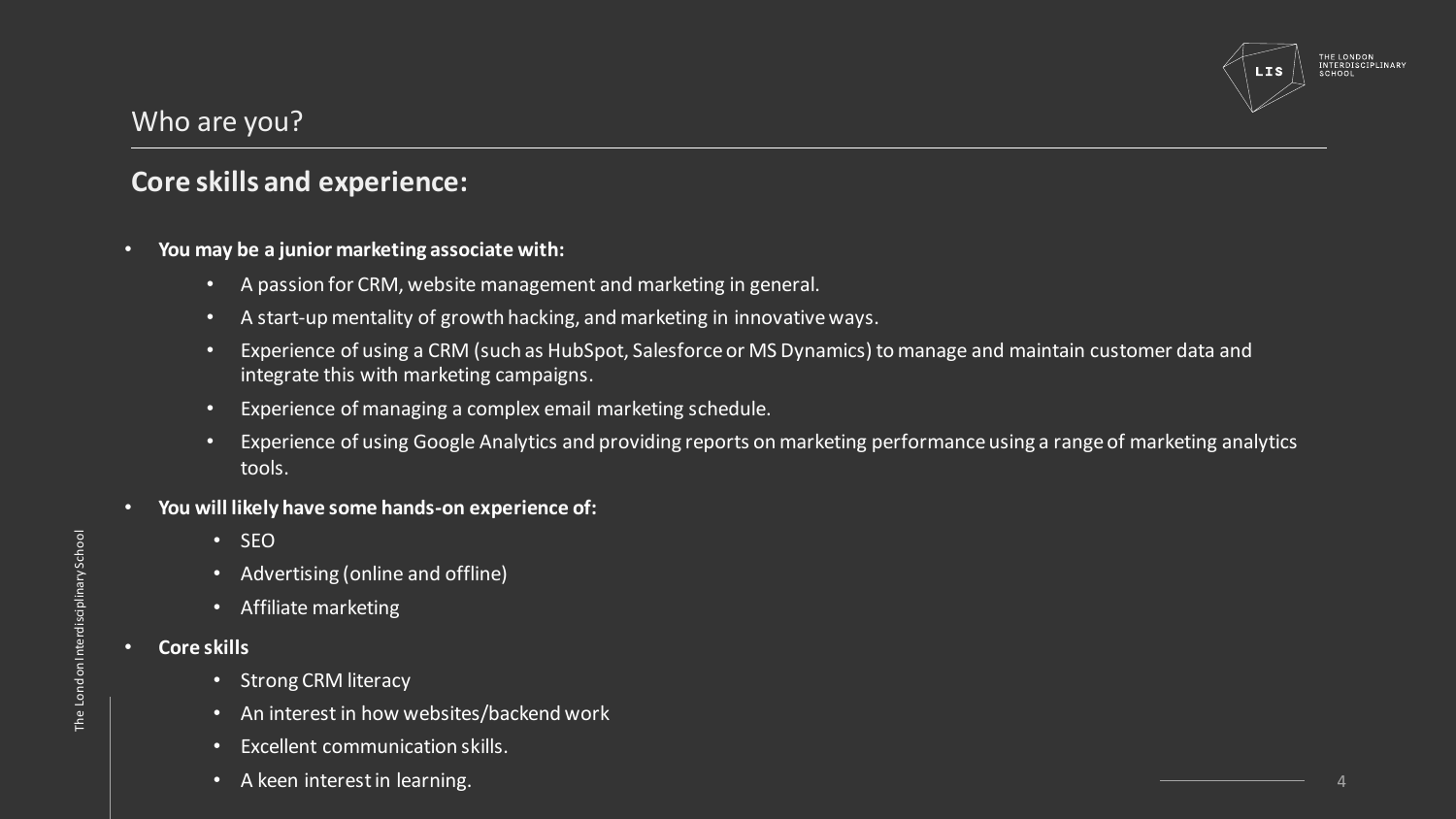# Who are you?

We are looking for someone who is passionate about marketing and happy to work across the board with email journeys, website and advertising.

You should be excited about the opportunity this presents, as well as the requirement to solve problems and provide solutions that help LIS to grow at pace.

We are a start-up so a key quality is that you are flexible and a team player, ready to support and develop others as we work together during this founding stage.

#### **Attitude:**

- Enthusiasm for the LIS mission embracing our core values to be brave, be kind, be honest, keep learning and welcome difference
- Welcomes the realities of a fast paced, dynamic start-up comfortable dealing with uncertainty and changing goal posts
- Excellent interpersonal skills with the ability to demonstrate empathy and connect with a wide range of internal and external stakeholders
- Agility to think on feet, deal with crises and manage difficult situations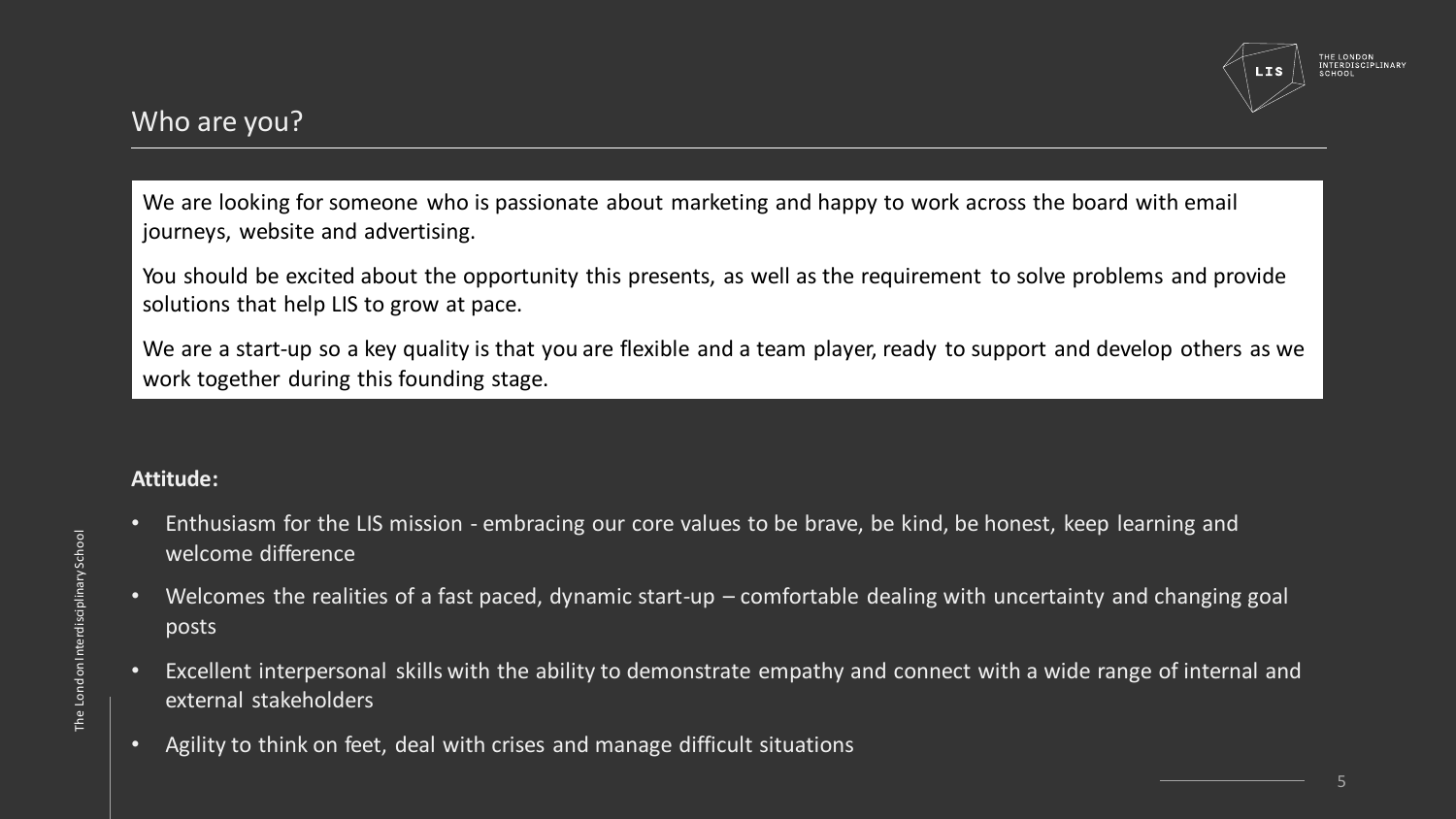

# **LIS**

THE LONDON<br>INTERDISCIPLINARY<br>SCHOOL

# Who are we?

We are a small and friendly team based in our new campusin Aldgate in East London. Despite currently largely working from home, we have established a number of ways to keep in regular contact and continue to support each other. We will go out of our way to welcome a new member of the team.

#### We also offer:

- Company sponsored monthly fitness contribution.
- Annual personal development contribution for external training.
- Private healthcare through Vitality UK.
- Opportunity to join a fast-growing organisation.
- Flexible working hours. We care about the results you deliver not how or when you work.
- 25 days holiday (pro-rata). Take time out to be inspired.